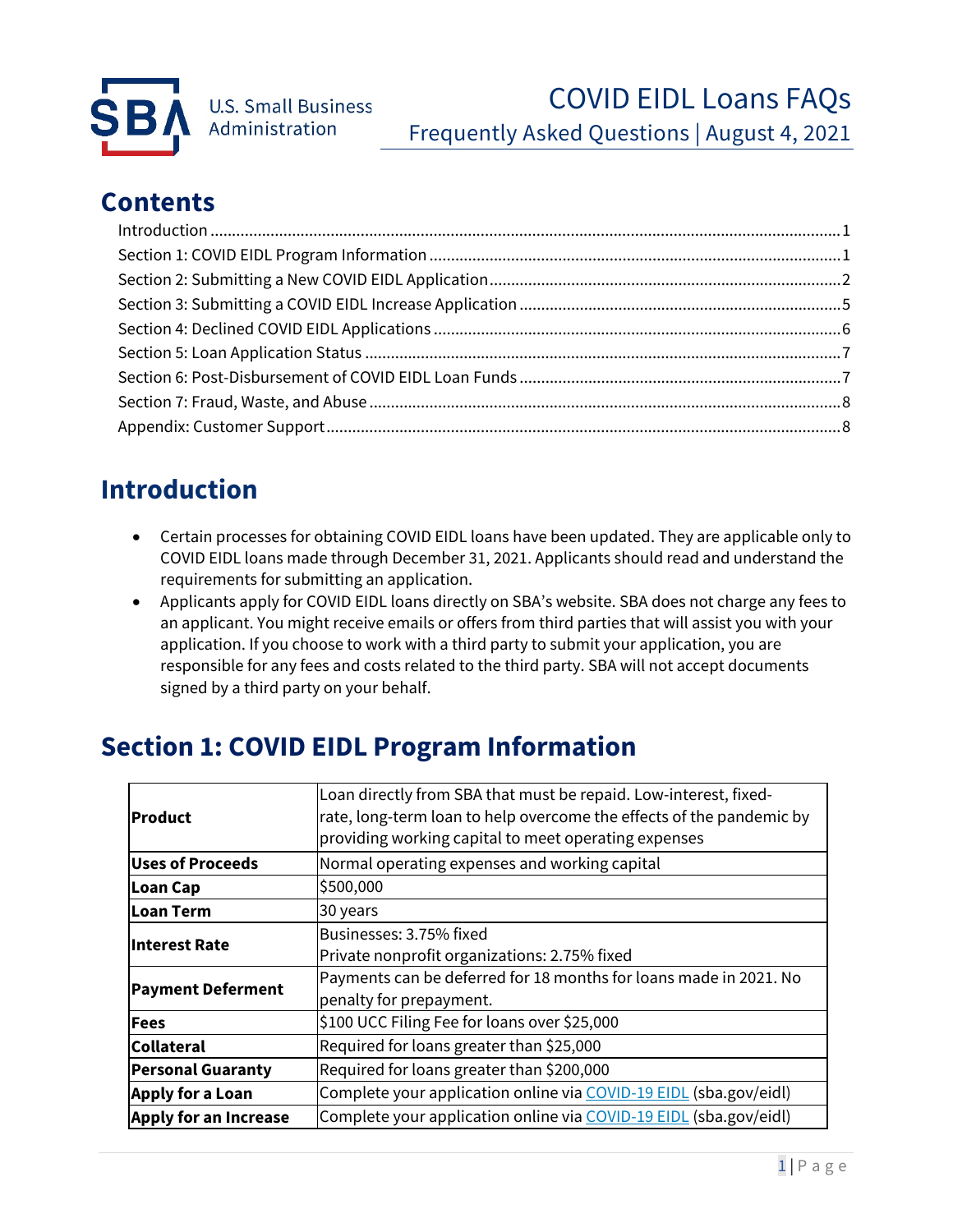## **1. What is a COVID EIDL loan?**

COVID EIDL loans are different from regular Disaster Loan Program loans. "COVID EIDL" stands for COVID-19 Economic Injury Disaster Loan. In response to the COVID-19 pandemic, SBA was given the authority to make low-interest fixed-rate long-term COVID EIDL loans to help small businesses and other entities overcome the effects of the pandemic by providing borrowers with working capital to meet ordinary and necessary operating expenses.

## **2. What are the loan terms?**

- **Loan or Grant**: A COVID EIDL loan is a loan that must be repaid. Unlike Paycheck Protection Program loans, a COVID EIDL loan is not forgivable.
- **Interest Rate and Term:** 
	- o Businesses: 3.75% fixed for 30 years,
	- o Private nonprofit organizations: 2.75% fixed for 30 years
	- $\circ$  Payment Deferral: The loan term is 30 years; payments are deferred for the first 18 months (during which interest will accrue), and payments of principal and interest are made over the remaining years. You may make prepayments at any time without penalty.
- **Collateral:** 
	- $\circ$  \$0 \$25,000: No collateral required
	- $\circ$  \$25,001 \$500,000: Security agreement (UCC-1) required on business assets (no lien on real estate unless as an accommodation to the applicant)
- **Personal Guaranty:** 
	- $\circ$  \$0 \$200,000: No personal guaranty required
	- o \$200,001 \$500,000: All loans require a full personal guaranty from all individuals or entities owning 20% or more of the applicant business. If no single owner owns 20% or more, then at least one individual or entity must provide a full guarantee
- **Underwriting:** Repayment ability of for-profit businesses will be determined by the owner's credit score (minimum of 570)
	- $\circ$  An acceptable credit score will satisfy the underwriting requirement for repayment ability

#### **3. Does interest accrue during the deferment period?**

Yes

#### **4. What can I use the loan proceeds for?**

Borrowers may use COVID EIDL working capital loan proceeds to make regular payments for operating expenses and to pay business debt incurred at any time (including business credit card debt), payroll, rent/mortgage, utilities, and other ordinary business expenses. You may not use the funds to expand your business.

**5. Can this loan be forgiven?**

No

## <span id="page-1-0"></span>**Section 2: Submitting a New COVID EIDL Application**

## **6. Where do I apply for a COVID EIDL loan?**

You can apply online by visiting [COVID-19 EIDL](http://sba.gov/eidl) (sba.gov/eidl) or search SBA COVID EIDL in your internet browser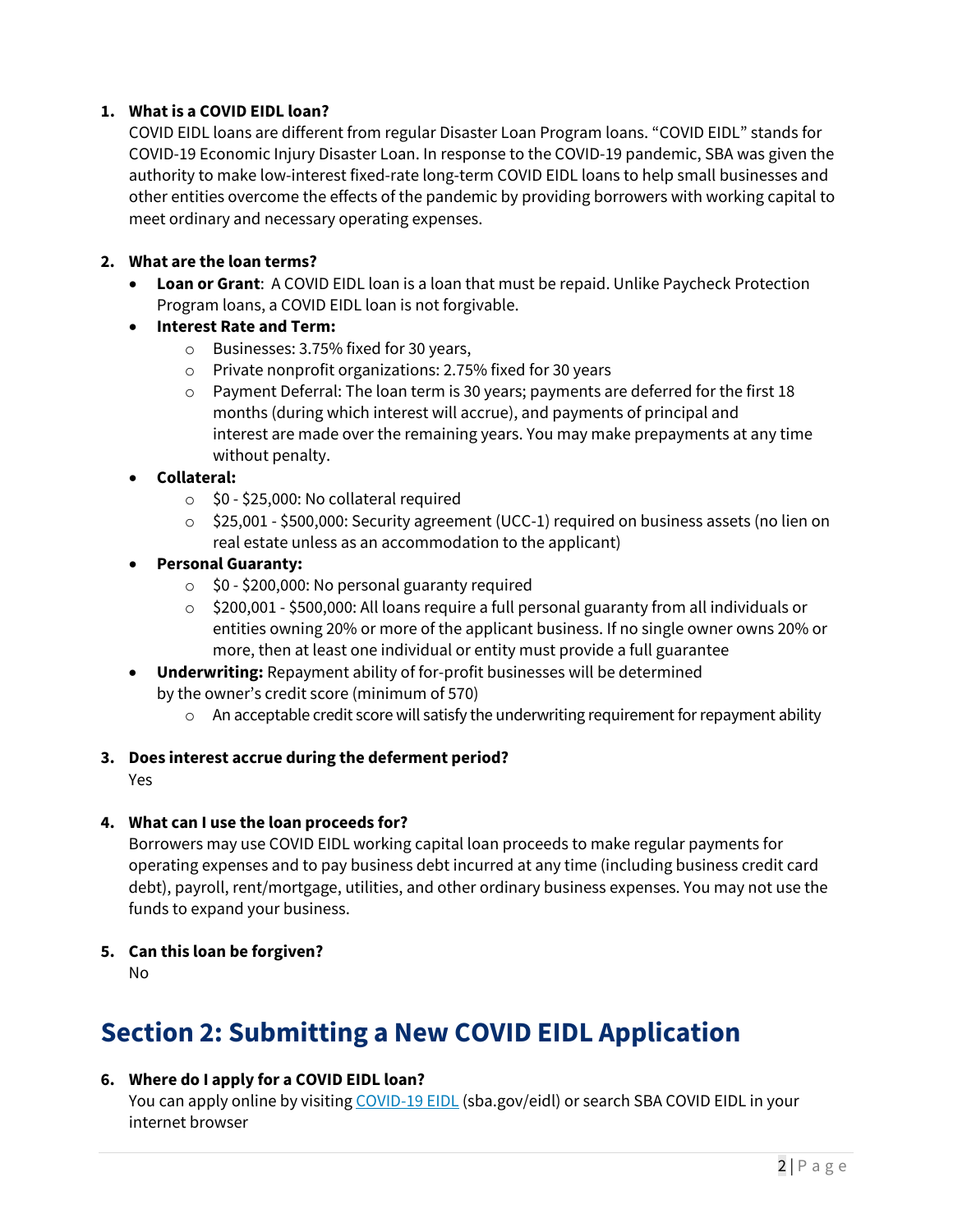## **7. What is the deadline to file an application?**

The last day that applications may be approved is December 31, 2021. Be sure to file your application as soon as possible to allow processing time for approval.

#### **8. When should I apply?**

You should apply once you are ready to submit all relevant documentation (see "What documents do I need to apply" below).

#### **9. What small businesses are eligible for COVID EIDL?**

- Small businesses that, including affiliates, have 500 or fewer employees or are defined as small per [SBA size standards](https://www.ecfr.gov/cgi-bin/text-idx?SID=cb05c5865100a4b063f4eea102fd7608&mc=true&node=pt13.1.121&rgn=div5#se13.1.121_1201)
- Sole proprietorships and independent contractors
- Cooperatives that, including affiliates, have 500 or fewer employees
- Employee Stock Ownership Plans (ESOPs) that, including affiliates, have 500 or fewer employees
- Tribal small business concerns with 500 or fewer employees.
- Agricultural enterprises with 500 or fewer employees

#### **10. What non-profit organizations are eligible for COVID EIDL?**

• Most privately owned non-profit organizations, including religious non-profits, are eligible regardless of size if they meet the other program eligibility requirements

#### **11. What other eligibility requirements are needed to apply for COVID EIDL?**

- Credit score of 570 or above
- In business or evidence of investment to be in business on or before January 31, 2020
- All owners of 20% or more of the business must have one of the following:
	- o **If the owner is a legal entity**: Employer Identification Number (EIN)
	- o **If the owner is an individual:** 
		- US citizenship with either Social Security Number (SSN); or
		- Non-US citizen who resides in the U.S. and is classified as a "non-citizen national" or "qualified alien." Qualified aliens include permanent residents with a current green card

#### **12. Can I apply for COVID EIDL funds to start a business?**

No, your business must have been in operation or have evidence of investment to operate on or before January 31, 2020.

#### **13. Am I eligible if I received assistance through PPP, RRF, SVOG, or other relief through SBA?**

Yes, other assistance received through SBA will not impact your eligibility or loan amount, as long as the other assistance did not fully compensate your economic injury.

#### **14. What documents do I need to apply?**

- **If you were "in operation" before Jan. 1, 2020:** 
	- o 2019 Federal Income Taxes for the applicant business (required)
	- o 2020 Federal Income Taxes for the applicant business (if available)
	- $\circ$  IRS Form 4506-T (You will complete this online when you apply)
- **If you started being "in operation" on or between Jan. 1, 2020, and Jan. 31, 2020:** 
	- o 2020 Federal Income Taxes for the applicant business (if available)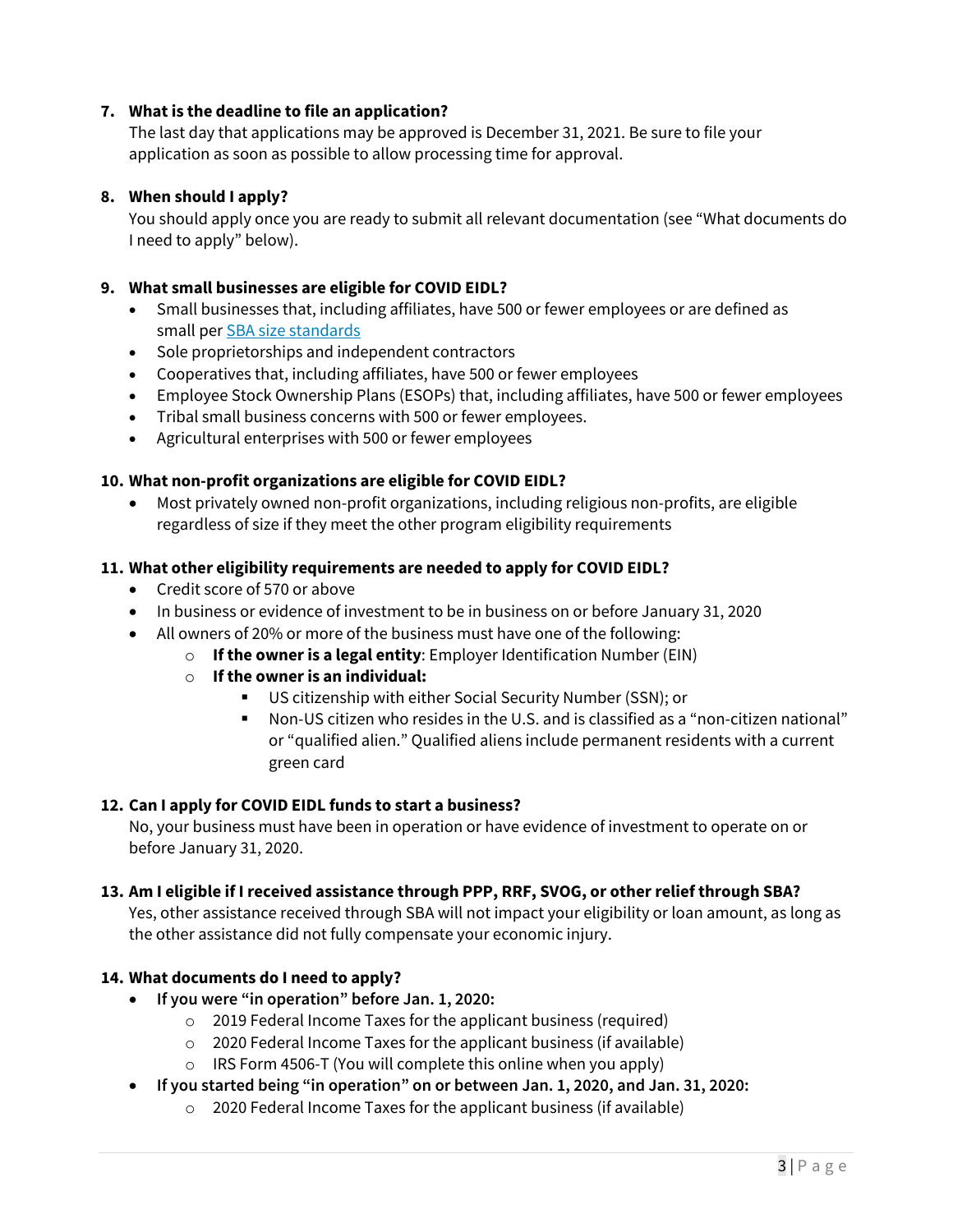- $\circ$  If 2020 Federal Income Taxes for the applicant business are not available, you must submit internally or externally prepared business financial statements including balance sheet and profit and loss statement.
- o "In operation" includes businesses that were in an organizing stage but had not yet opened for business. Evidence that you were in an organizing stage includes business licenses, contractual agreements, purchase orders for machinery and equipment, advertisements, and employment classified ads. You may be asked to provide this documentation to prove your business was in operation on or prior to Jan. 31, 2020.

## **15. How much can I borrow as a small business?**

Your maximum loan amount is determined by a formula based on business type and date you began operations. See application instructions for automated calculation. See below for further details:

## **For profit businesses:**

**Note:** Agricultural businesses that use Schedule F will use total expenses rather than costs of goods sold.

## **Opened prior to 2019:**

• Formula: (2019 gross receipts minus 2019 costs of goods sold) multiplied by 2 If you owned investment real estate, up to 2 years of lost rent based on actual 2019 rent received minus actual 2020 rent received multiplied by 2 (You will be asked to provide documentation to prove your lost rent) or \$500,000, whichever is less

## **Opened during 2019:**

• Formula: (Average monthly 2019 gross receipts multiplied by 12) minus (Average monthly 2019 Cost of Goods Sold multiplied by 12) multiplied by 2 If you owned investment real estate, up to 24 months of lost rent based on actual 2019 rent received minus actual 2020 rent received multiplied by 2 (You may be asked to provide documentation to prove your lost rent) or \$500,000, whichever is less

## **Opened Jan. 1, 2020 – Jan, 31, 2020:**

• Formula: (Average monthly 2020 gross receipts multiplied by 12) minus (Average monthly 2020 cost of goods sold multiplied by 12) multiplied by 2 or \$500,000, whichever is less

## **16. How much can I borrow as a non-profit organization?**

## **Opened prior to 2019:**

• Formula: (2019 total revenue minus 2019 total expenses) multiplied by 2 If you owned investment real estate, up to 24 months of lost rent based on actual 2019 rent received minus actual 2020 rent received multiplied by 2 (You may be asked to provide documentation to prove your lost rent) or \$500,000, whichever is less

#### **Opened during 2019:**

• Formula: (Average monthly 2019 expenses multiplied by 12) multiplied by 2 If you owned investment real estate, up to 24 months of lost rent based on actual 2019 rent received minus actual 2020 rent received multiplied by 2 (You may be asked to provide documentation to prove your lost rent) or \$500,000, whichever is less

#### **Opened Jan. 1, 2020 – Jan, 31, 2020:**

• Formula: (Average monthly 2020 expenses multiplied by 12) multiplied by 2 If you owned investment real estate, up to 24 months of lost rent based on actual 2019 rent received minus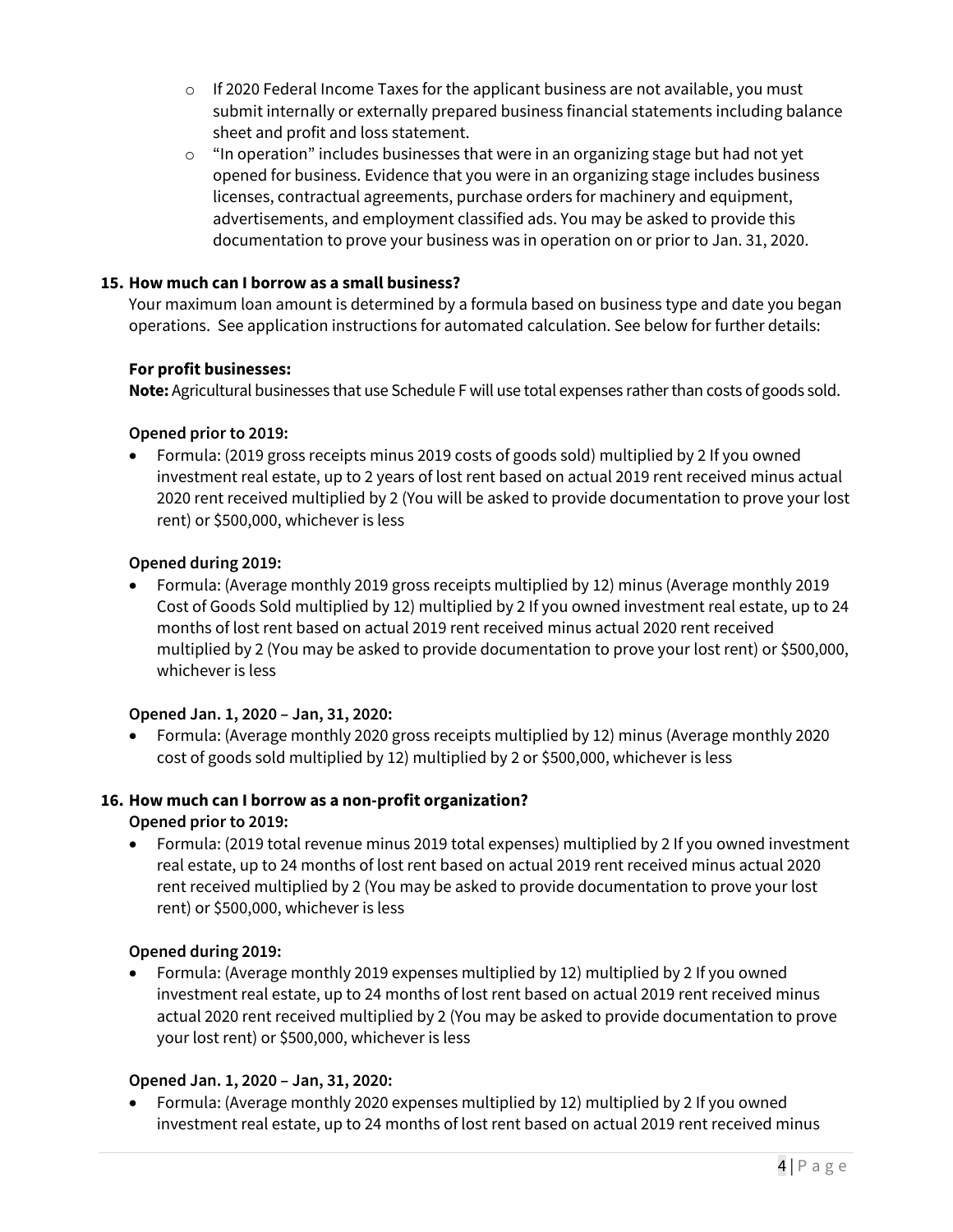actual 2020 rent received multiplied by 2 (You may be asked to provide documentation to prove your lost rent) or \$500,000, whichever is less

#### **17. What lines on my tax return should I use to enter my gross receipts, cost of goods sold, or expense information on my COVID EIDL application?**

The lines used for gross receipts, costs of goods sold, and expenses vary by the entity tax return type. LLCs should follow the instructions that apply to their tax filing status in the reference periods.

| <b>Entity Type</b>               | <b>IRS Form</b> | <b>Gross Receipts</b> | <b>Costs of Goods Sold</b> | <b>Expenses</b> |
|----------------------------------|-----------------|-----------------------|----------------------------|-----------------|
| Self-employed                    | 1040 Schedule C | Line 1                | Line 4                     | N/A             |
| Self-employed                    | 1040 Schedule F | Line 9                | N/A                        | Line 33         |
| S-Corporation                    | 1120-S          | Line 1a               | Line 2                     | N/A             |
| C-Corporation                    | 1120            | Line 1a               | Line 2                     | N/A             |
| Cooperatives                     | 11201-C         | Line 1a               | Line 2                     | N/A             |
| Partnerships                     | 1065            | Line 1a               | Line 2                     | N/A             |
| Privately owned<br>nonprofit org | 990             | Line 12               | N/A                        | Line 18         |
| Privately owned<br>nonprofit org | 990-EZ          | Line 9                | N/A                        | Line 17         |

## **18. What can I do to speed up the processing time of my application?**

You can reduce the total time if takes for your application to be reviewed by responding quickly to SBA requests for applicant information, signatures, and approvals. This allows the review team to move your application through each processing step faster.

# <span id="page-4-0"></span>**Section 3: Submitting a COVID EIDL Increase Application**

#### **19. Can I apply for additional loan funds if I already received a COVID EIDL loan?**

Yes, you can apply for an increase up to the amount you qualify for or the \$500,000 cap, whichever is lower.

#### **20. How do I request an increase to my loan?**

Complete your application for an increase online with the [COVID EIDL portal.](https://covid19relief1.sba.gov/)

The amount of loan increase that you are eligible for is determined by the loan amount that you would be eligible for if you applied today minus the loan that you have already received. You may apply for an additional increase even if you have already applied for and received a loan increase.

- For example, if you are eligible for a \$500,000 COVID EIDL loan today, but your current COVID EIDL loan is \$300,000 (either because your maximum loan amount was capped in the past or because you elected to take less than the full amount), you are eligible to request an increase of \$200,000.
- SBA will contact you if additional information is needed.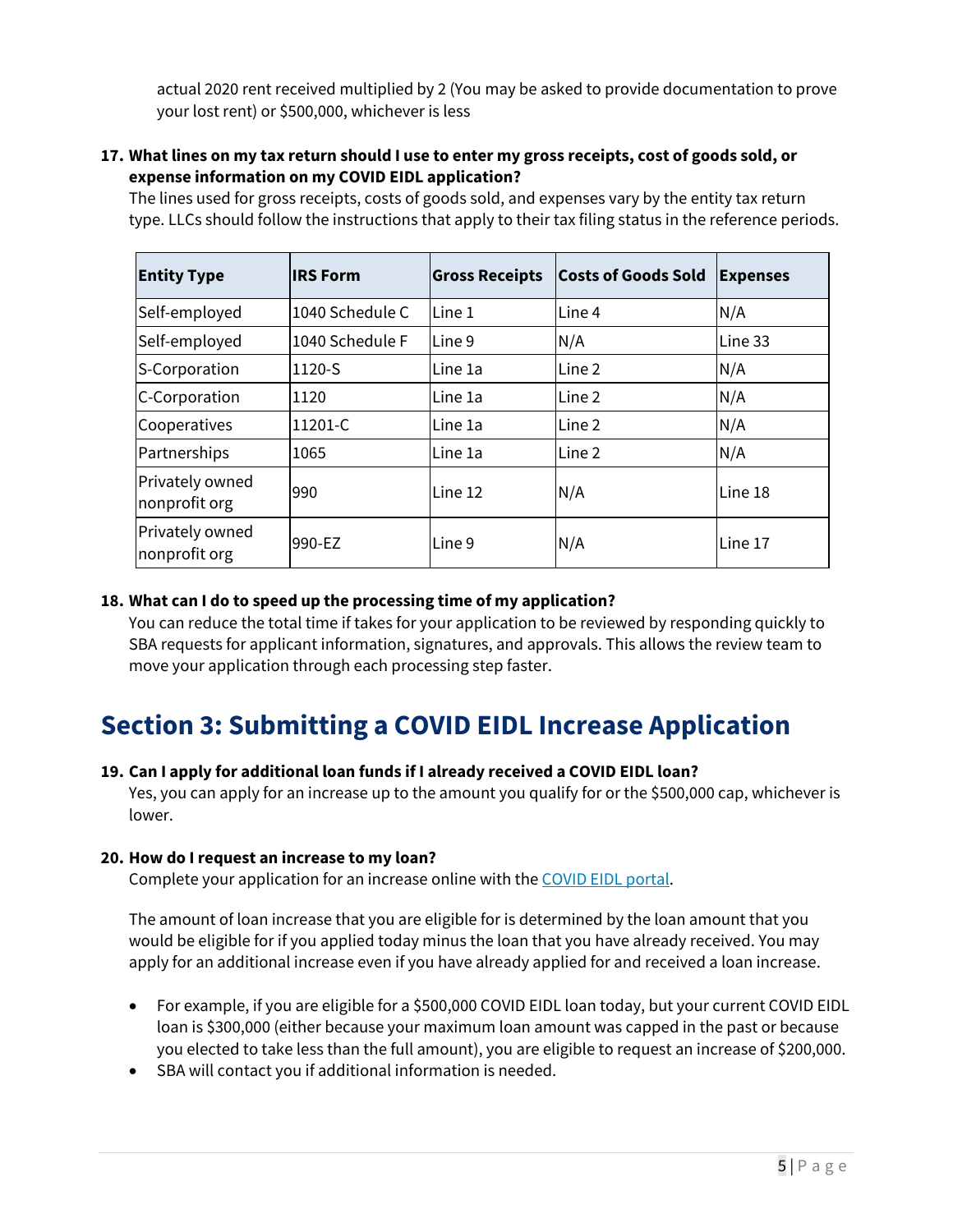# <span id="page-5-0"></span>**Section 4: Declined COVID EIDL Applications**

**21. If my COVID EIDL application was declined, is it possible for me to correct any errors to re-apply?** Yes, this can be done via the reconsideration process outlined in your decline letter.

## **22. What can I do if my COVID EIDL application was declined?**

- First, confirm you meet all program eligibility requirements to see if that was one of the reasons for your decline. This includes having a business of 500 employees or less, a credit score of 570, and having been in operation on or before January 31, 2020.
- Second, you can apply for reconsideration via the process outlined in your decline letter.
- Third, after submitting your application for reconsideration, engage with your local field office to obtain the support of an SBA representative to identify whether your application can be improved to overcome the reason for decline.
	- o You can identify your local field office at: [SBA Office Locations](https://www.sba.gov/about-sba/sba-locations) (sba.gov/about-sba/sba-locations)

## **23. What are the most common reasons for decline?**

The most common reasons for a decline include

- **Unsatisfactory credit history** Credit score does not meet minimum credit score requirement. You may request reconsideration to reactivate your application and submit additional financial information to demonstrate repayment ability.
- **Unverifiable information** There are three main reasons that applicants are declined for unverifiable information:
	- $\circ$  During the review process there were one or more items that were reviewed that caused the SBA to question the validity of certain information in the application. This can occur as a result of a failed identity verification, international IP address, client device associated with fraud, or high-risk IP address. If you do not respond within 7 days to a request for additional information from SBA, your application may be declined. You may request a reconsideration to reactivate your application and submit additional information.
	- $\circ$  Federal law limits loan amounts to the same borrower, together with its affiliates, to \$2M. SBA was unable to approve the application because the business, together with its affiliates, has reached the \$2M limit. You may request reconsideration to reactivate your application if you believe that assessment may have been in error.
	- $\circ$  Federal law limits COVID EIDL to small businesses only. To be eligible for a COVID EIDL, generally an applicant must not exceed 500 employees or the SBA size standard for its industry. Applicants that do not meet the requirement to be a small business are declined. If you disagree with the decision, you may request reconsideration to reactivate your application and request a formal size determination by completing SBA Form 355.
- **Ineligible non-US citizen status** Owners of 20% or more of the applicant business must be US citizens, non-citizen nationals, or qualified aliens. If you believe this determination was made in error you may request reconsideration to reactivate your application and submit additional information to substantiate owner citizen, non-citizen national, or qualified alien status.
- **Business activity not eligible** The information you submitted with your application does not meet SBA regulations for an eligible business activity. Ineligible business activities include but are not limited to:
	- o Pay Day Lending
	- o Check Cashing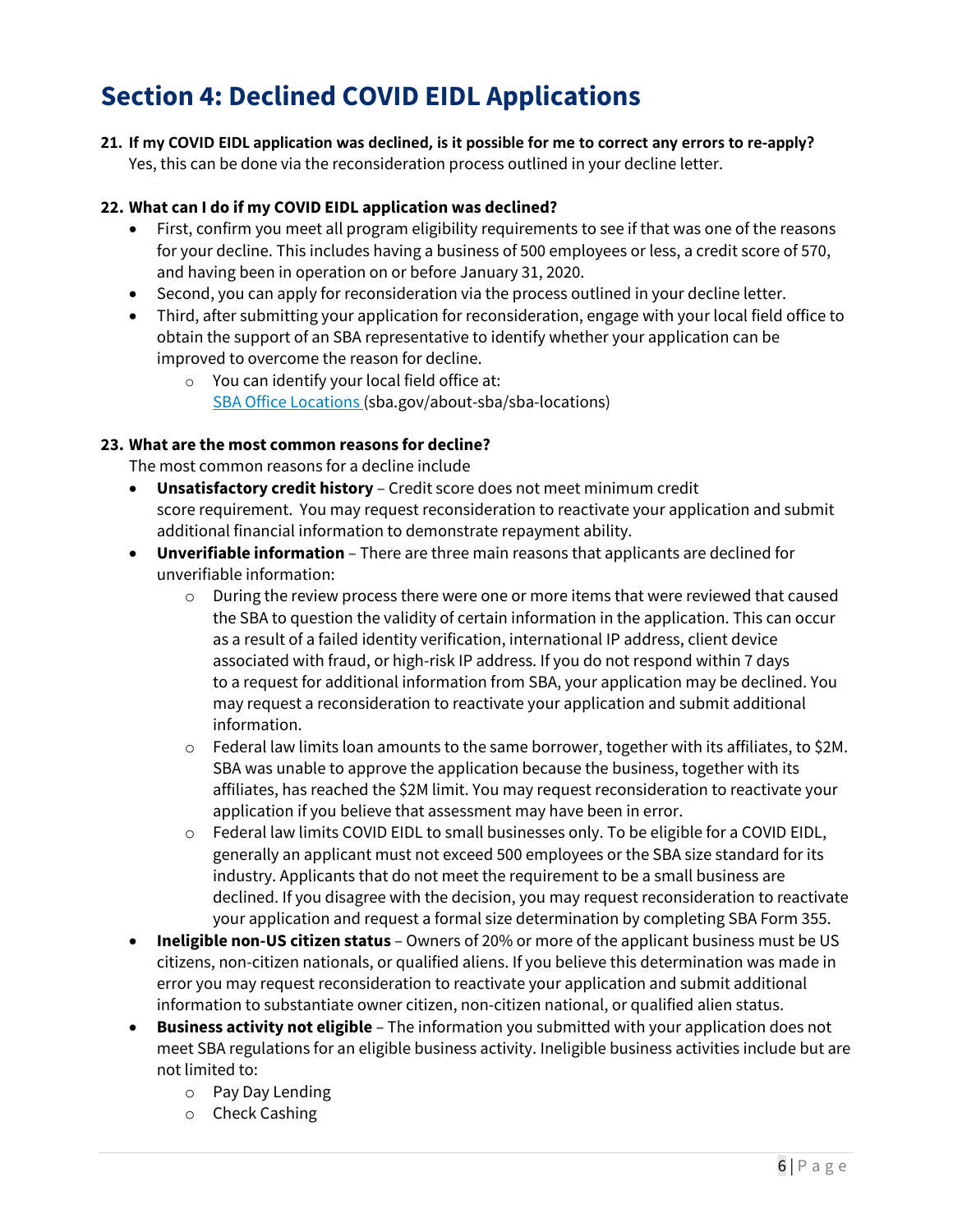- o Gambling, including Casinos
- o Adult Entertainment
- o Pawn Shops
- o Real Estate Developers
- o Insurance Company
- o Illegal activity under federal, state, or local law such as a Marijuana Shop
- **Economic injury not substantiated** There are two possible reasons for this decline: 1) The economic injury (gross receipts minus cost of goods sold) is less than the amount received for the EIDL Advance; or 2) The information submitted does not indicate an economic injury. If you believe this assessment was made in error or that there was a mistake on your application, you may request reconsideration to reactivate your application and submit additional information to substantiate your business' economic injury.
- **Failure to respond.** In order to complete a review and make a decision on your application, SBA may request additional information such as a photo i.d. or legal documents. If you do not respond to the request for additional information within 7 days, the application will be withdrawn with a status of borrower did not wish to proceed. You may request a reconsideration to reactivate an application within a reasonable period of time pending funds available.

# <span id="page-6-0"></span>**Section 5: Loan Application Status**

#### **24. How long will it take for my loan increase application to be reviewed?**

The SBA has invested in additional personnel and improved processes to increase the number of loan increase applications that are reviewed each day. The majority of the backlog of applications as of July 2021 will be closed out by August 2021

#### **25. How will I receive my approved COVID EIDL loan funds?**

When your application is approved, SBA will provide you with loan documents that must be completed and signed. Be sure to keep a copy for your records. Loan proceeds are electronically deposited to your bank account within 5-10 business days of the time that SBA receives your completed loan documents.

**26. What do I do if my loan application was approved, but I have experienced a significant delay in receiving the funds?**

It is possible there is an error with the bank account information you submitted. To resolve this, contact your local field office to receive support from an SBA representative to correct this.

• You can find your local field office at **SBA Office Locations**.

## <span id="page-6-1"></span>**Section 6: Post-Disbursement of COVID EIDL Loan Funds**

#### **27. What are the program's record keeping requirements?**

You must retain tax returns and financial records for all loan funds spent for 3 years

## **28. If I've already received a COVID EIDL loan and I've been affected by another disaster such as a flood, can I ask for more funds?**

If you are in an area that has a Disaster Declaration, which includes disasters such as flooding, storm damage, wildfires, or earthquakes, you may be eligible for additional SBA Disaster Loans to cover damage to your home, personal possessions and/or business.